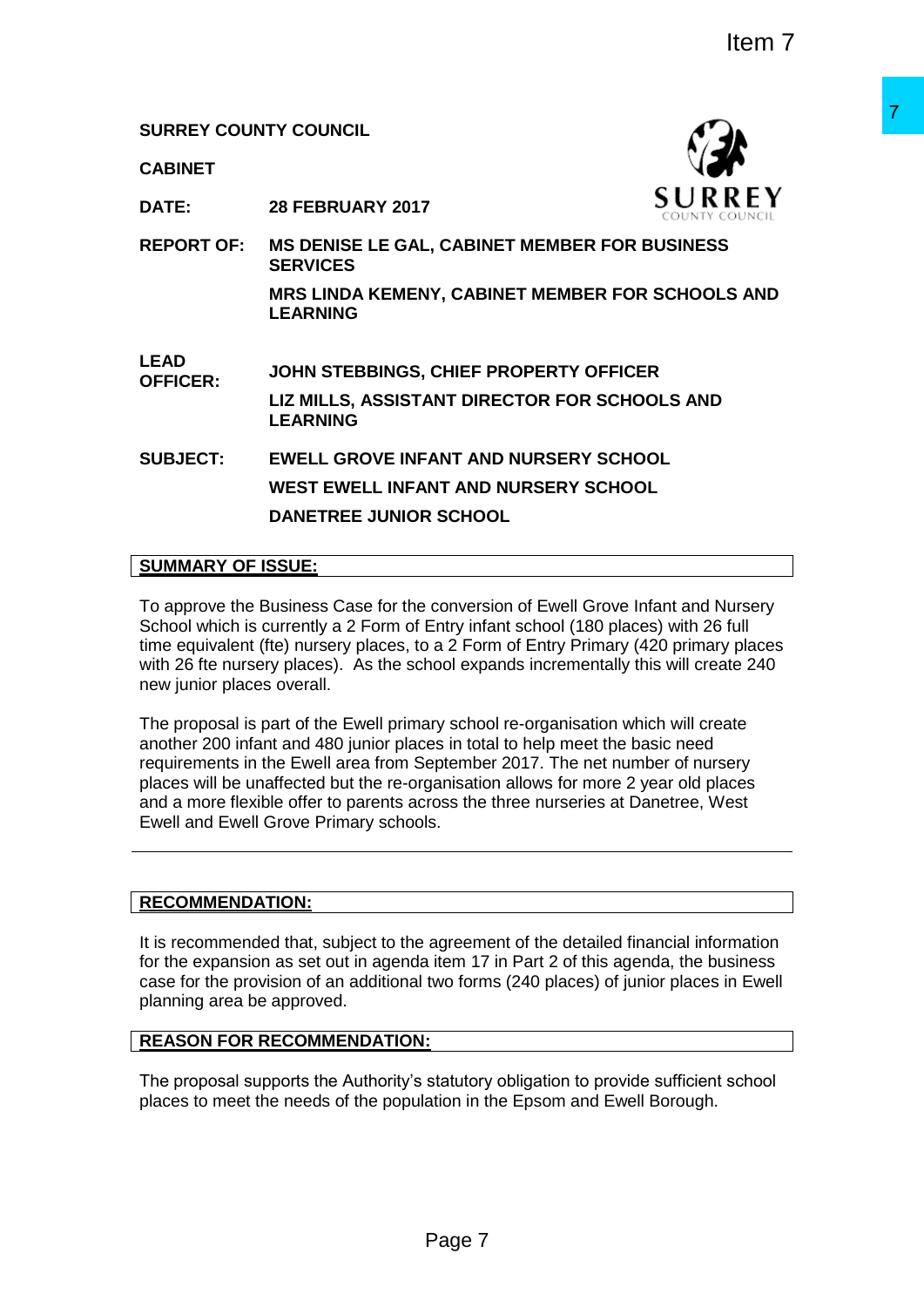# **DETAILS:**

## **Background**

- 1. There has been an increasing trend in the demand for places in primary schools in Epsom and Ewell. There was also an historic mismatch between the number of infant and junior places available, especially in the Ewell area. The two infant schools had a combined PAN of 190 in 2015 and yet Danetree's junior PAN was only 128. There is no other feeder junior school in this area.
- 2. The rising demand has been partially addressed by some permanent expansions in other planning areas within the borough and some infant and junior bulge classes in different schools each year. This strategy caused a degree of parental concern as to which schools would offer a Key Stage 2 place to children moving out of the infant phase.
- 3. Having received requests from both infant schools in Ewell to convert them into primary schools for educational reasons, and Danetree Junior academy also indicated a willingness to both expand and become an all through primary school, the Council agreed to move forward with a re-organisation of all three schools beginning with the conversion of Danetree to primary status in September 2016. This decision has made it possible to reduce the number of school transitions for Ewell children and, when complete, will add some more primary places into the borough's net capacity. This will ensure a sufficiency of places up to the end of the current forecast period, which is 2024. Moreover the re-organisation should facilitate a continuing rise in academic standards by ensuring a smooth progression through the primary curriculum with no need to change schools for their entire primary education phase. T<br> **EDGALES:**<br>
1. There has been an increasing trend in the<br>
in Epson and Ewell. There was also an his<br>
in the figure has been an increasing trend in the<br>
in Epson and Ewell. There was also an his<br>
corboos had a combined P
	- 4. Ewell Grove Infant School and Nursery is a popular and successful school which delivers high quality education. It was rated Outstanding by OFSTED at its last inspection (January 2009) and was over-subscribed for 2016 Reception places. The proposed conversion to a 2 FE primary school and the provision of 240 additional junior places therefore meets the government's policy position to expand successful schools in order to meet parental preferences. The reduction of 90 YR - 2 infant places (PAN reduction from 70 to 60 in September 2016) will be compensated by the conversion of Danetree to a 4 FE primary school which will add infant places from September 2016. The schemes are therefore intrinsically linked.
	- 5. The Ewell and NW Epsom primary planning areas have been affected by the increase in births and new housing. 2015 marked the highest point, to date, for live births in the borough and these are the children that we expect to enter Reception classes in 2019 or 2020. The development of the new estates on the former hospital sites has put additional pressure onto education infrastructure with many new residents either arriving with, or starting, families. There has also been considerable small 'in fill' housing developments that have added to the pressure for school places across the borough
	- 6. The 2016 combined Published Admission Number for the Ewell Primary School planning area is 360 in Reception classes. The council received 350 first preferences for these places and has also allocated the few remaining places so there is no current spare capacity in Reception.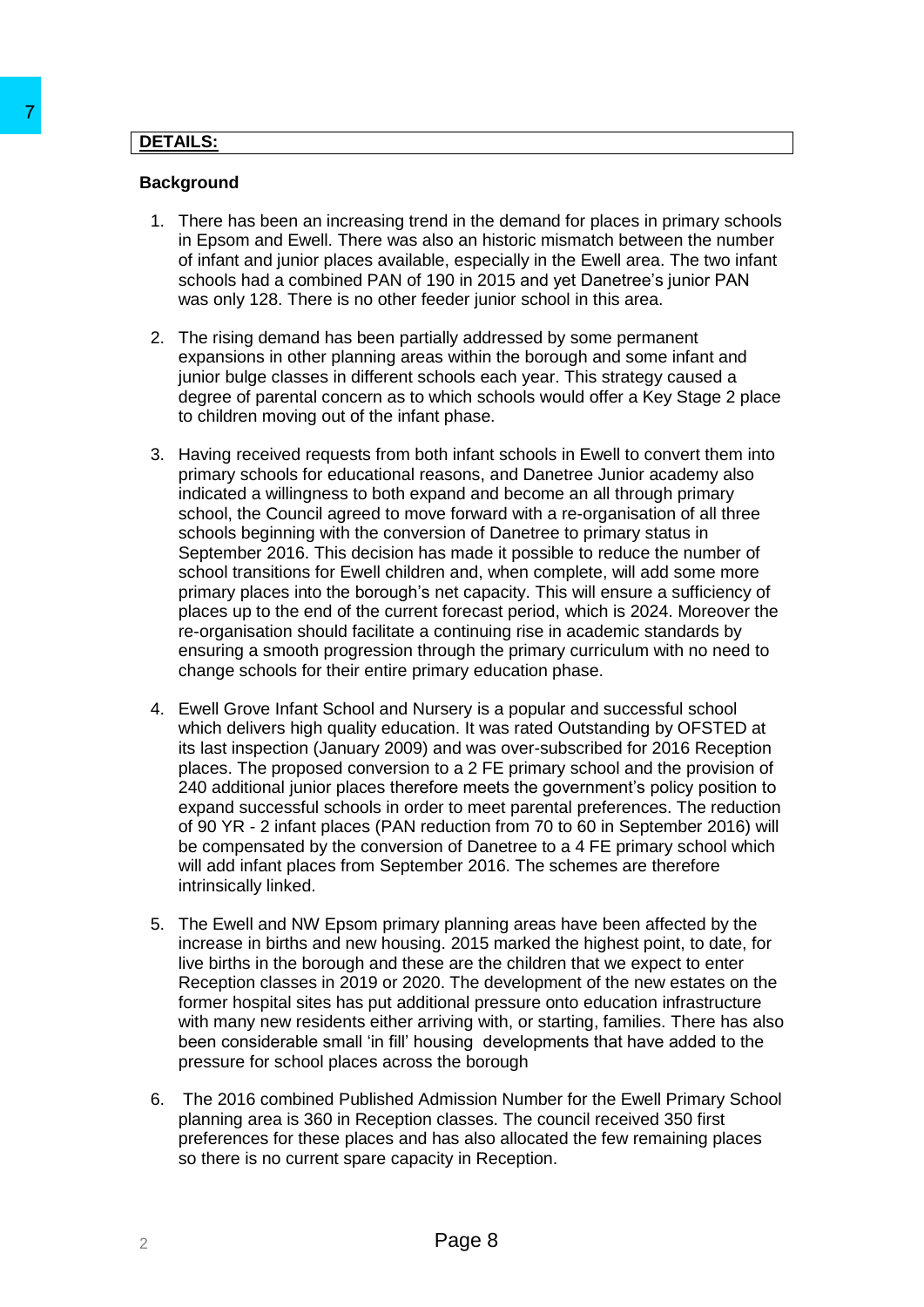- 
- 7. The 2016 combined PAN for the North West Epsom planning area (which serves the large developments on former hospital sites) is 210 and we received 235 first preferences for these schools. We were therefore at least one form of entry short across the two areas, based on only first preferences, and without taking into account any in year applications. We have supplied some temporary additional places at Stamford Green Primary School to meet this year's demand.
- 8. This situation should improve as the re-organisation is complete. Danetree converted to primary status in September 2016 and the two Ewell infant schools will follow in September 2017. Once all three schools have converted to primary we will be able to meet the current forecast demand in Ewell and potentially have a few places as spare capacity. By 2022 officers predict that there could be a surplus of 10 Reception places in Ewell, spread between 6 primary schools, and a surplus of up to 5 places in NW Epsom.
- 9. Although in 2012 and 2013 the Epsom and Ewell birth rate fell (to 923 and 916 respectively) this was clearly not the start of a falling trend as the 2015 births were the highest in the borough to date (945). The current set of forecast data, (which includes proposed new housing and trajectory data obtained from the Borough Planning Department) indicates that the ongoing demand for primary school places in the two above mentioned planning areas will be sufficient but if any significant housing developments come forward, that we do not yet know of, we may have to contemplate planning for a new primary Free School. This would be needed to serve the Epsom town area to supplement the places we have already planned to supply in Ewell. There is therefore a robust business case for the Ewell primary re-organisation to enable us to meet the overall primary demand across the borough. North West Epsom planning area (which<br>
north was hapen sinke a) is 210 and we recoived<br>
modes We were therefore at least on estimated with<br>
thoses We were therefore at least on estimated<br>
based on only first preferences, a
- 10. To facilitate the conversion to primary status there needs to be significant capital works at Ewell Grove Infant and Nursery school. This is because the site is restricted, is in a conservation area and has poor vehicular access. The scheme requires a new building with additional classrooms and a new hall and kitchen facility. There will also be some demolition required and internal modifications to the existing accommodation to enable it to function as a 2 FE primary school with a nursery. A planning application has been submitted and a decision is expected at the Planning and Regulatory Committee meeting in June 2017.

# **CONSULTATION:**

- 1. Public consultation was undertaken on this proposal twice; once informally in 2014, where it received strong support from parents. A second statutory consultation was held in July 2015 and again the response was overwhelmingly positive to all three schools converting to primary status. A consultation document was published and all statutory stakeholders including parents and local residents were informed. In addition, public meetings were held at all 3 schools during June and July 2015.
- 2. The results of the public consultation were summarised in the report to the Cabinet Member for Schools and Learning on 28 July 2015. The meeting was attended by 20 people and the council received 117 written responses. Of these 101 people agreed with the proposal (86%) ; 13 disagreed (11%) and 3 respondents stated that they were undecided.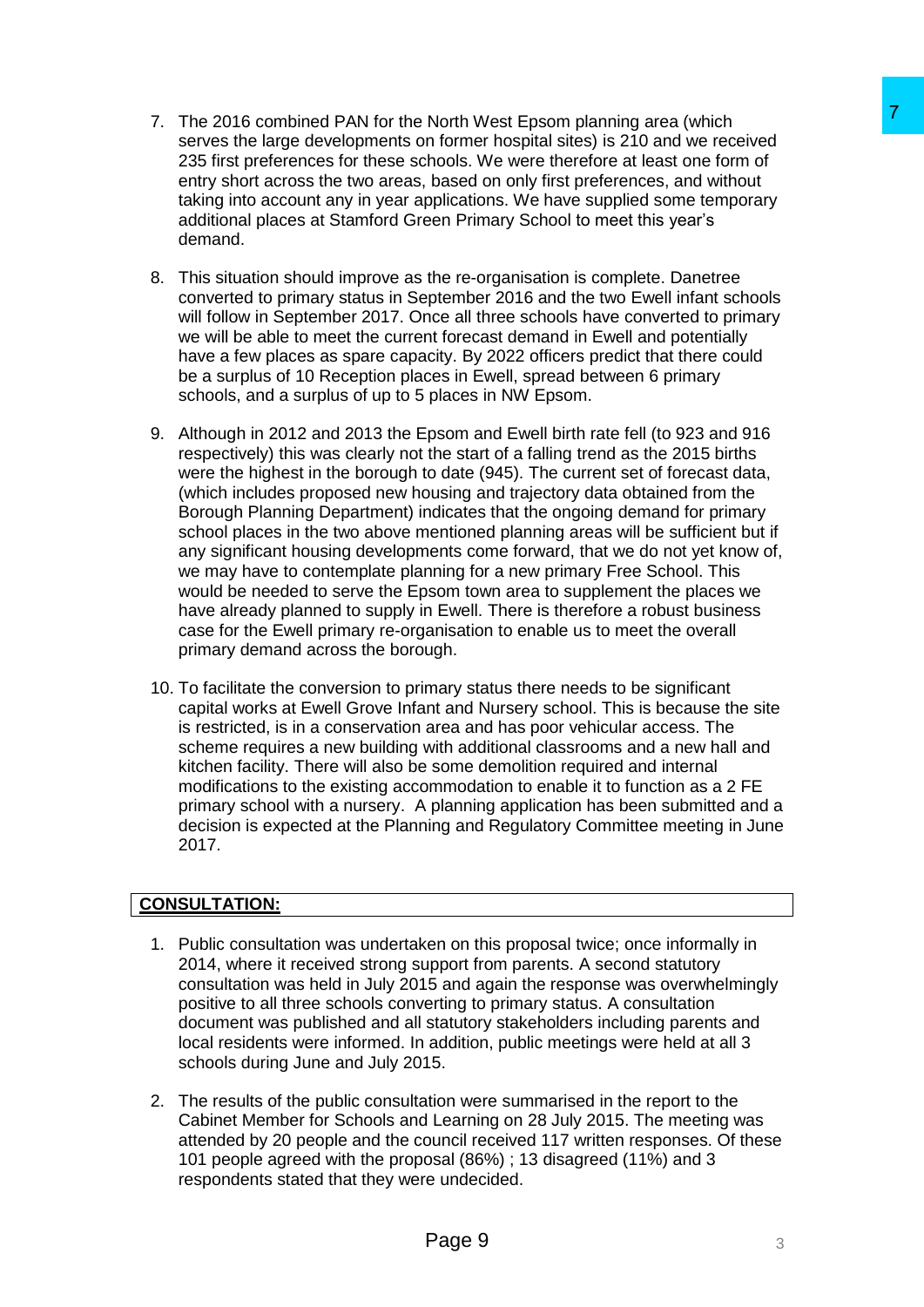## **RISK MANAGEMENT AND IMPLICATIONS:**

- 1. Ewell Grove Infant and Nursery School is on a relatively compact site with difficult vehicular access arrangements. The delivery team will work closely with the school's management and contractor to manage construction risks and ensure the site is safe for pupils, staff and visitors.
- 2. The main risk to this project currently is the planning permission. As the existing school is a traditional early twentieth century brick building , and is in a conservation area, the design of the new block has been challenging; however we have consulted throughout with Planning and Heritage officers and now believe that we have a design which is acceptable to all. If the design does not receive planning approval then the Ewell re-organisation project will be at significant risk.
- 3. The location of this school in the heart of Ewell village brings with it a perception that parental traffic will cause significant disruption at key times. A full transport assessment has been carried out and the impact of traffic may be less than it appears; particularly since most parents already 'park and stride' or walk their children to this school now. When Ewell Grove becomes a primary there will be no need for parents to drive between an infant and junior school. In recent years the admissions area for Ewell Grove has reduced down to within 0.7 of a mile thus it is reasonable to expect that most families will continue to follow their current pattern of behaviour and walk to school. To EXERCT THE THE CALICATIONS:<br>
1. Ewall Grove Infant and Nursary School is difficult vehicular access are<br>argements. The difficult vehicular access are argements. The school is difficult vehicular access are<br>argements an
	- 4. The construction, delivery time and financial risks associated with the project are specified on a project risk register and this is updated regularly and will be throughout the delivery phase. A contingency allowance appropriate to the scheme has been included within the project budget to mitigate for potential unidentified risks.

# **Financial and Value for Money Implications**

5. The project will be subject to robust cost challenge and scrutiny to drive optimum value as it progresses. Further financial details are set out in the report circulated as item 17 in Part 2 of the agenda. These details have been circulated separately to ensure commercial sensitivity in the interests of securing best value.

## **Section 151 Officer Commentary**

6. The funding for this scheme is included in the 2016/21 medium term financial plan.

# **Legal Implications – Monitoring Officer**

7. Section 13 of the Education Act 1996 places a duty on a Local Authority (with responsibility for education) to ensure sufficient primary and secondary education provision is available to meet the needs of the population in its area.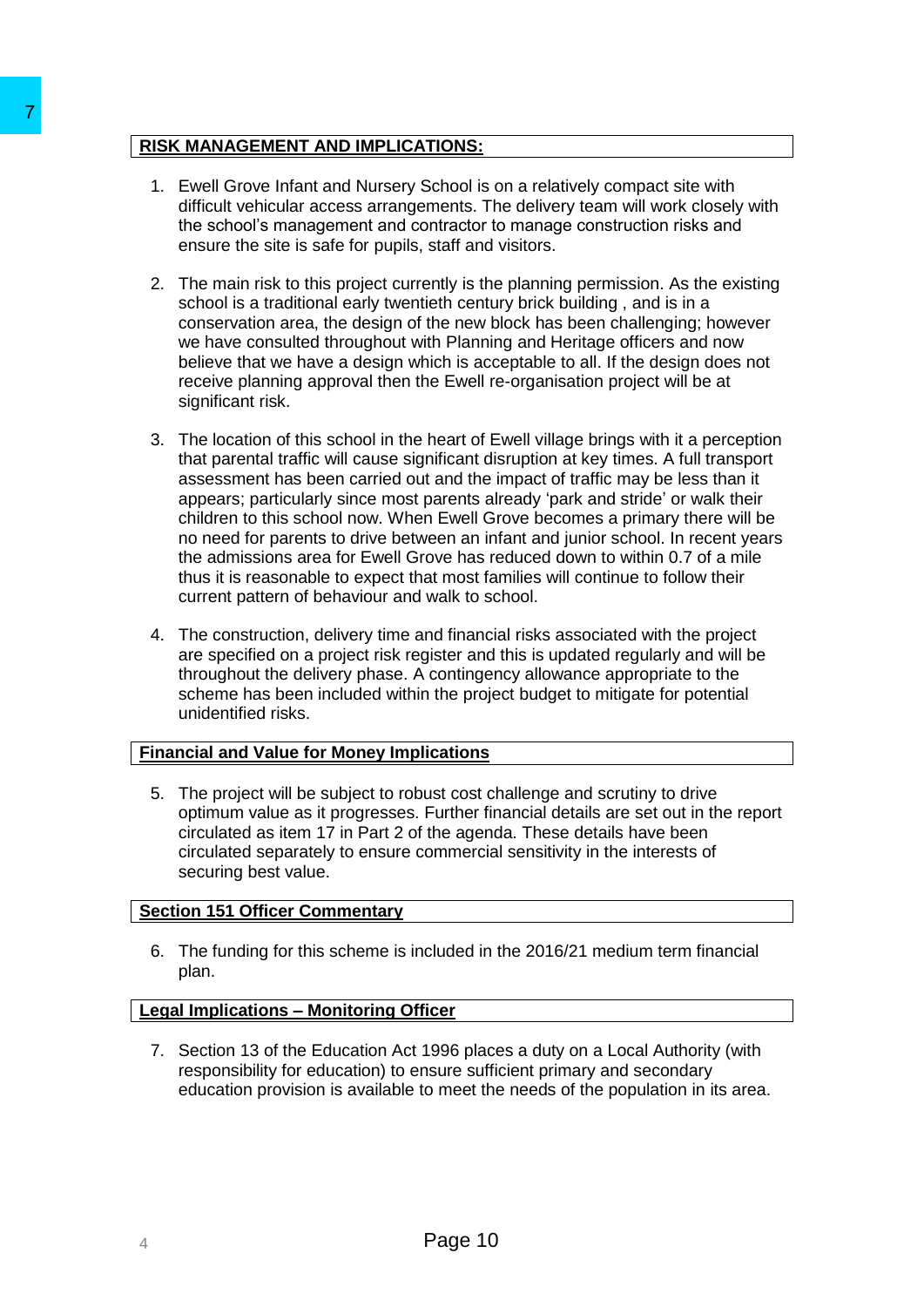## **Equalities and Diversity**

- 8. The expansion of the school will not create any issues requiring the production of an Equality Impact Assessment.
- 9. The new school building will comply with Disabilities Discrimination Act (DDA) regulations. The expanded school will provide employment opportunities in the area.
- 10. The school will be for children in the community served by the school. The Admissions arrangements will give the highest priority to Looked After Children and pupils on the Special Educational Needs (SEN) register and/or those who would benefit from a statement of educational need, thus supporting provision for our most vulnerable children. Children with siblings will receive the next priority, followed by those children living closest to the school. There is no proposal to amend the admissions criteria which is fully compliant with the Schools Admissions Code. Transfer any issues requiring the production<br>
The production<br>
The production<br>
The production and the production Act (DDA)<br>
Show the community served by the school. The<br>
the community served by the school. The<br>
the diverse
- 11. The school will be expected to contribute towards community cohesion and will be expected to provide the normal range of before and after schools clubs as are provided in a typical Surrey County Council school.

#### **Corporate Parenting/Looked After Children implications**

12. This proposal would provide increased provision for primary places in the area, which would be of benefit to the community served by the school. This means it would therefore also be of benefit to any looked after children who will attend the school.

#### **Climate change/carbon emissions implications**

13. The design philosophy is to create buildings that will support low energy consumption, reduce solar gain and promote natural ventilation. The school will be built to the local planning authority's adopted core planning strategy.

## **WHAT HAPPENS NEXT:**

If approved, to proceed to complete tenders and subsequent contract award through delegated decision.

#### **Contact Officer:**

Keith Brown, Schools and Programme Manager – tel: 020 8541 8651 Melanie Harris, School Commissioning Officer – tel: 020 8541 9556

#### **Consulted:**

Tony Samuels, Cabinet Associate for the Built Environment John Beckett, Local Member: Ewell – Epsom and Ewell Julie Fisher, Deputy Chief Executive and Strategic Director for Children, Schools and Families Paula Chowdhury, Strategic Finance Manager – Business Services